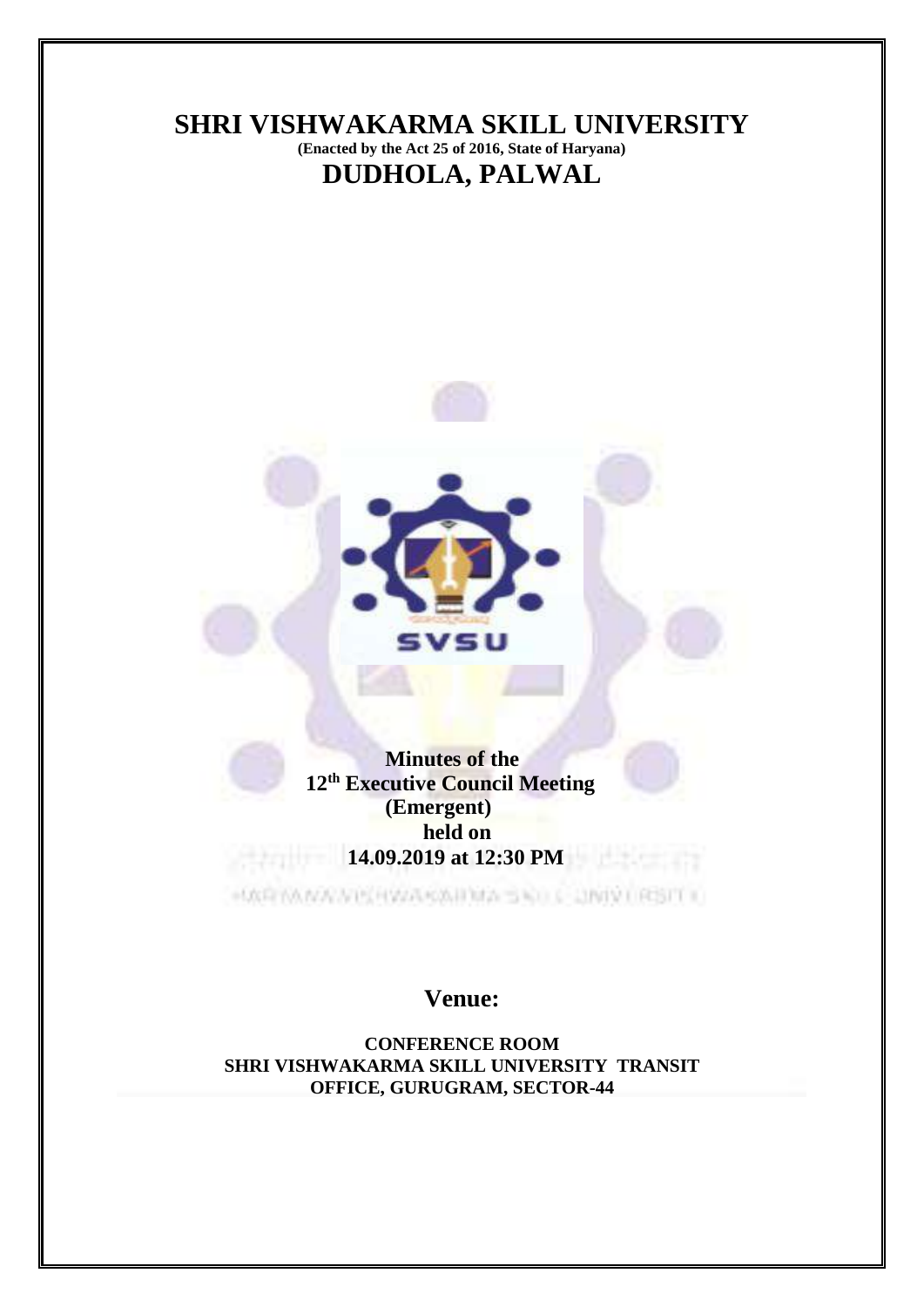

SVSU **SHRI VISHWAKARMA SKILL UNIVERSITY** (Enacted Under Government of Haryana, Act No. 25 of 2016)

Temporary Office: Plot No. 147 Sector- 44 Gurugram (Haryana) Phone: 0124-6525001 E-Mail: [registrarhvsu@gmail.com](mailto:registrarhvsu@gmail.com)

Visit us at[: www.hvsu.ac.in](http://www.hvsu.ac.in/)

#### **Ref. No. SVSU/EC/19/Acad. Br/22 Date: 14/09/2019**

To

All the members of Executive Council Shri Vishwakarma Skill University Dudhola, Palwal

**Subject: Minutes of the 12 th meeting of the Executive Council (Emergent) held on 14th September, 2019**

Sir,

Kindly find enclosed herewith minutes of the 12<sup>th</sup> meeting of the Executive Council (Emergent) held on 14<sup>th</sup> September, 2019 at 12:30 PM in the Conference Room, SVSU transit office Gurugram.

The discrepancies if any, in recording of minutes may be intimated to this office within 07 days from the date of receipt of the minutes.

Your faithfully

**(Registrar)**

D.A: as above

## **Endst. No. SVSU/EC/19/Acad. Br /23-26 Dated: 14/09/2019**

A Copy is forwarded to the following for information and necessary action:

1. The Secretary to Governor, Haryana Raj Bhawan, Chandigarh for kind information of his Excellency, the Governor & Chancellor, SVSU Dudhola, Palwal

**Legislation** 

- 2. The Director Skill Development and Industrial Training Department Haryana
- 3. PS to Vice-Chancellor for kind information of the Vice-Chancellor, Shri Vishwakarma Skill University.
- 4. PA to Registrar for kind information of the Registrar, Shri Vishwakarma Skill University.

 **Registrar**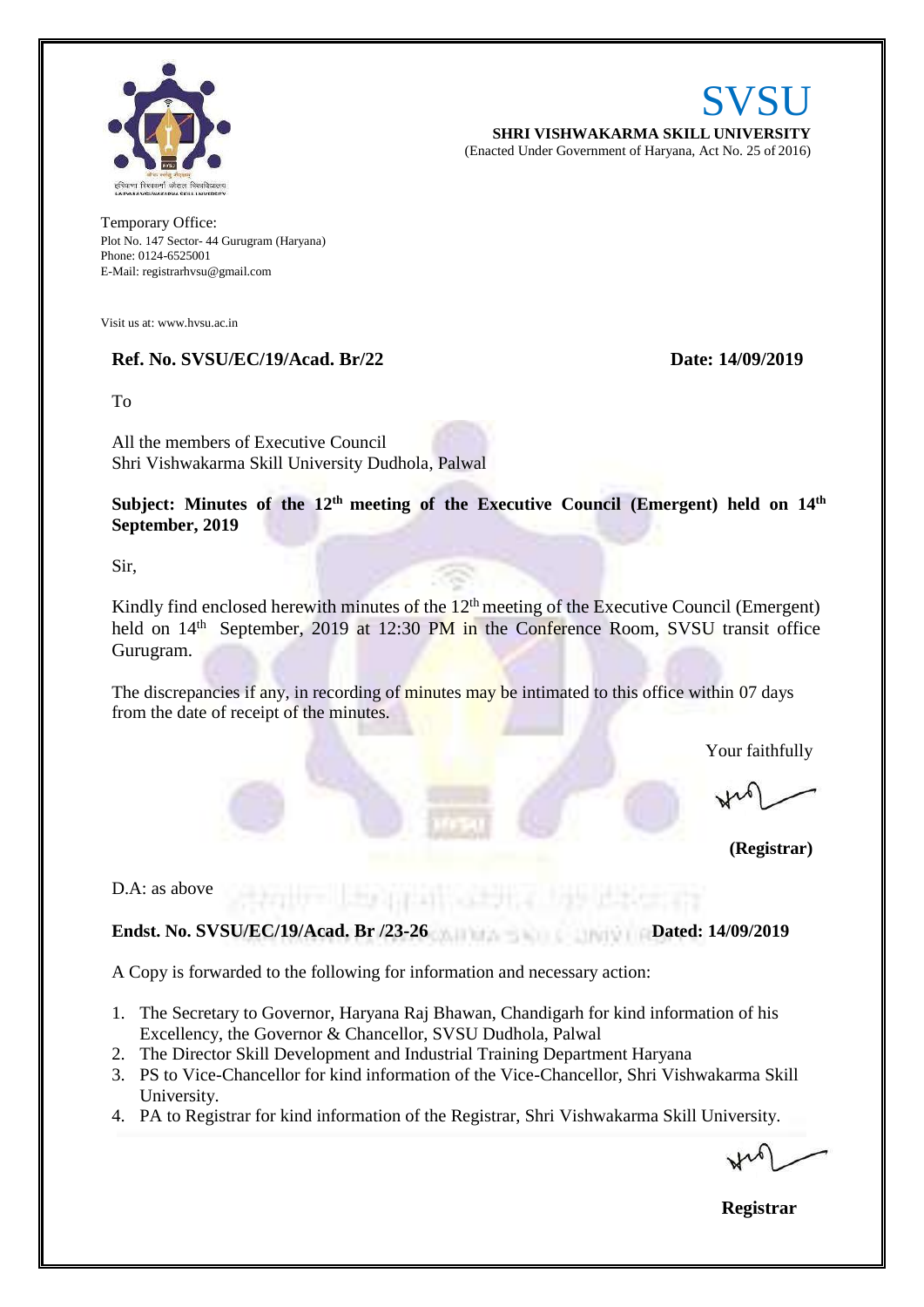# **MINUTES**

# **12th MEETING OF THE EXECUTIVE COUNCIL (EMERGENT)**

The 12<sup>th</sup> meeting of the Executive Council (Emergent) of the Shri Vishwakarma Skill University, Haryana was held on 14-09-2019 at 12.30 PM in the Conference Room, Transit office Shri Vishwakarma Skill University, Gurugram, Haryana.

The following were present:

| $\vert$ 1.     | Sh. Raj Nehru<br>Hon'ble Vice Chancellor<br>Shri Vishwakarma Skill University (SVSU)                                                  | Chairperson |
|----------------|---------------------------------------------------------------------------------------------------------------------------------------|-------------|
| $\overline{2}$ | Prof. (Dr.) Tankeshwar Kumar<br>Vice-Chancellor, GJUS&T Hisar                                                                         | Member      |
| 3.             | Prof. (Dr.) Dinesh Kumar<br>Vice-Chancellor, JCBUST YMCA Faridabad                                                                    | Member      |
| 4.             | Prof. (Dr.) Sujata Shahi,<br>Vice-Chancellor, IILM, University, Gurugram                                                              | Member      |
| 5.             | Sh. Jagmandir, Group Instructor GITI Gurugram<br>(Nominee of Additional Chief Secretary<br>to Government of Haryana SD&IT Department) | Member      |
| 6.             | Prof. (Dr.) R. S. Rathore<br>Dean (Academics), SVSU, Gurugram                                                                         | Member      |
| 7.             | Prof. (Dr.) Jyoti Rana<br><b>SVSU Gurugram</b>                                                                                        | Member      |
| 8.             | Dr. Ritu Bajaj<br>Registrar SVSU, Gurugram                                                                                            | Secretary   |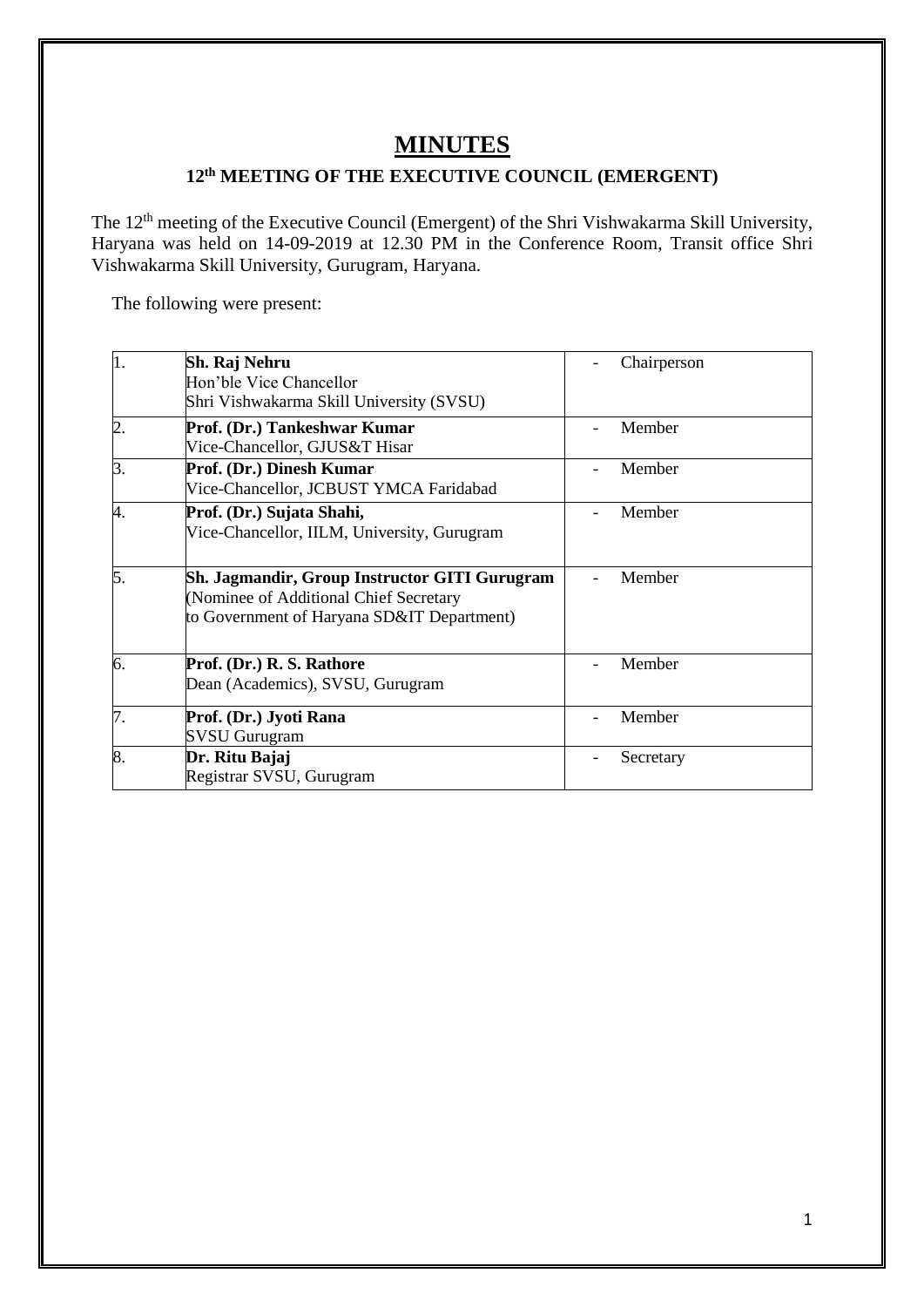At the outset, the Hon'ble Vice-Chancellor & Chairman extended a warm welcome to all the members for attending 12<sup>th</sup> meeting of the Executive Council (Emergent). The Hon'ble Vice-Chancellor & Chairman extended a special thanks to all the members for sparing their valuable time for attending the meeting.

## **The Agenda items were taken up as follows:**

#### **EC/12/01: To consider and approve the recommendations/proceedings of the Establishment Committee for various Non-Academic positions (Clerks, Steno typists and Drivers) vide Advt. No. SVSU/18/ENT/007**

**(a)** It is brought to the notice of the Council that the University advertised the post of Clerk (04 UR, 01 SC) on regular basis SVSU/18/ENT/007 respectively vide advertisement no. SVSU/18/ENT/007. The candidates were shortlisted after the written test. Proficiency test for the below mentioned posts was conducted for the final selection at HIPA, Sector- 18, Gurugram on 19.08.2019 (Monday) at 10:30 AM.

The list of all the eligible shortlisted candidates of Clerk for the below Exam is as under.

| List of Candidates for the Post of Clerk (UR) |          |  |
|-----------------------------------------------|----------|--|
| Sr. No.                                       | Roll No. |  |
| $\mathbf{1}$                                  | 19290055 |  |
| $\sqrt{2}$                                    | 19290075 |  |
| 3                                             | 19290089 |  |
| $\overline{4}$                                | 19290090 |  |
| 5                                             | 19290099 |  |
| 6                                             | 19290117 |  |
| $\tau$                                        | 19290118 |  |
| 8                                             | 19290141 |  |
| 9                                             | 19290143 |  |
| 10                                            | 19290201 |  |
| 11                                            | 19290214 |  |
| 12                                            | 19290236 |  |
| 13                                            | 19290245 |  |
| 14                                            | 19290251 |  |
| 15                                            | 19290248 |  |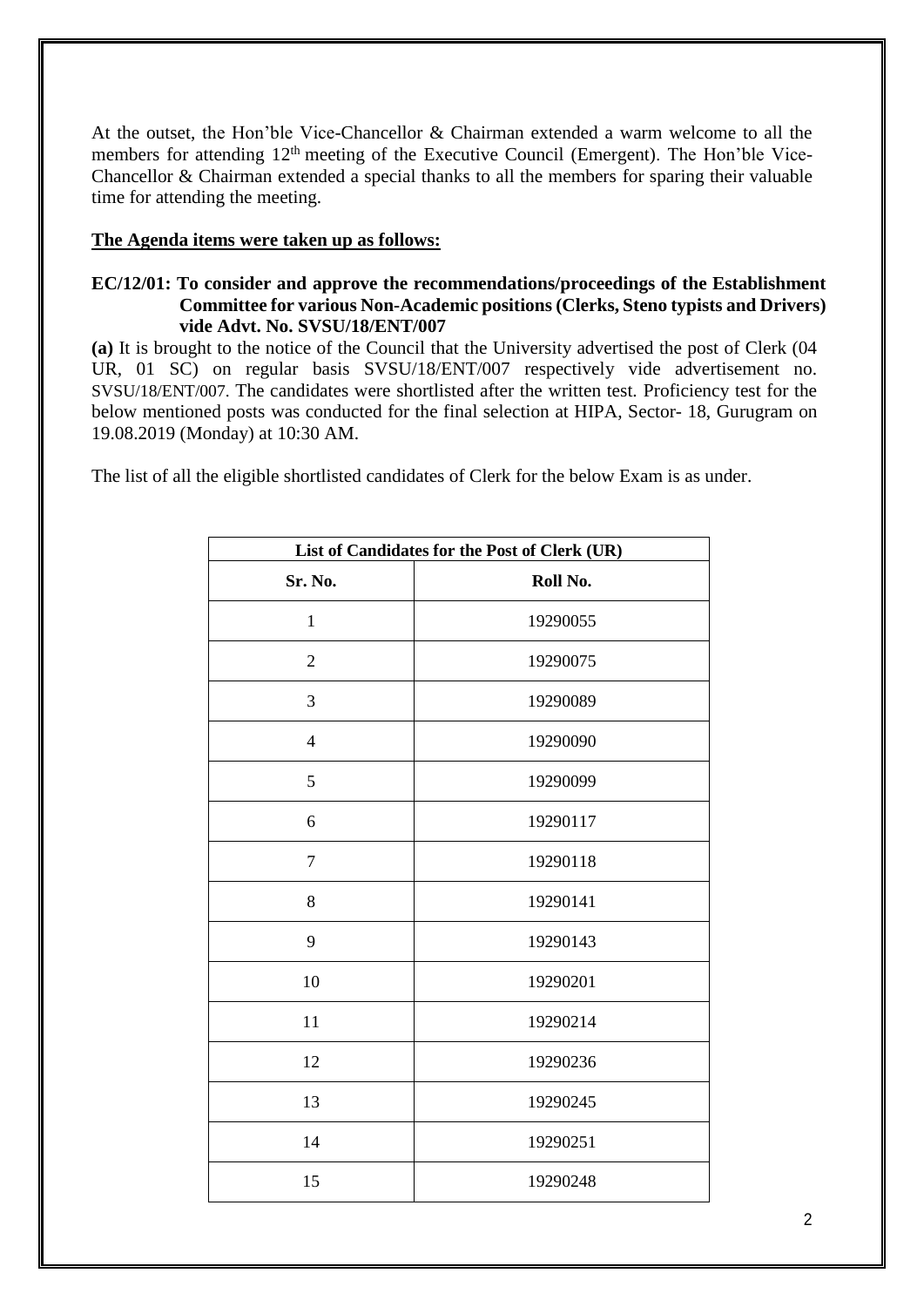| List of Candidates for the Post of Clerk (SC) |          |  |
|-----------------------------------------------|----------|--|
|                                               | 19290147 |  |
|                                               | 19290195 |  |

The recommendations of the Establishment Committee meeting held on 14.09.2019 at 11: 30 AM of the final selection of the candidates is being placed in the sealed envelope before the Council for kind consideration and approval please**.** 

## **RESOLUTION**

 **The Council opened the sealed envelope and approved the recommendation of the Establishment Committee for the post of Clerk as under:**

| <b>S. No.</b> | <b>Name</b>  | Roll No. | <b>Remarks</b> |
|---------------|--------------|----------|----------------|
|               | Karan        | 19290075 | Selected       |
|               | Sachin Kumar | 19290201 | Selected       |
|               | Sumit        | 19290214 | Selected       |

**(b)** It is brought to the notice of the Council that the University advertised the post of Steno-typists UR (01Hindi, 01English) on regular basis SVSU/18/ENT/007 respectively vide advertisement no. SVSU/18/ENT/007. The candidates were shortlisted after the written test. Proficiency test for the below mentioned posts was conducted for the final selection at HIPA, Sector-18, Gurugram on 19.08.2019 (Monday) at 10:30 AM. The list of all the eligible shortlisted candidates of Stenographers (Hindi/English) for the below Exam is as under.

| List of Candidates for the Post of Steno Typist (Hindi/<br>English) |          |  |
|---------------------------------------------------------------------|----------|--|
| Sr. No.                                                             | Roll No. |  |
| $\mathbf{1}$                                                        | 19290042 |  |
| $\overline{2}$                                                      | 19290082 |  |
| 3                                                                   | 19290234 |  |
| 4                                                                   | 19290235 |  |
| 5                                                                   | 19290252 |  |
| 6                                                                   | 19290278 |  |
| 7                                                                   | 19290279 |  |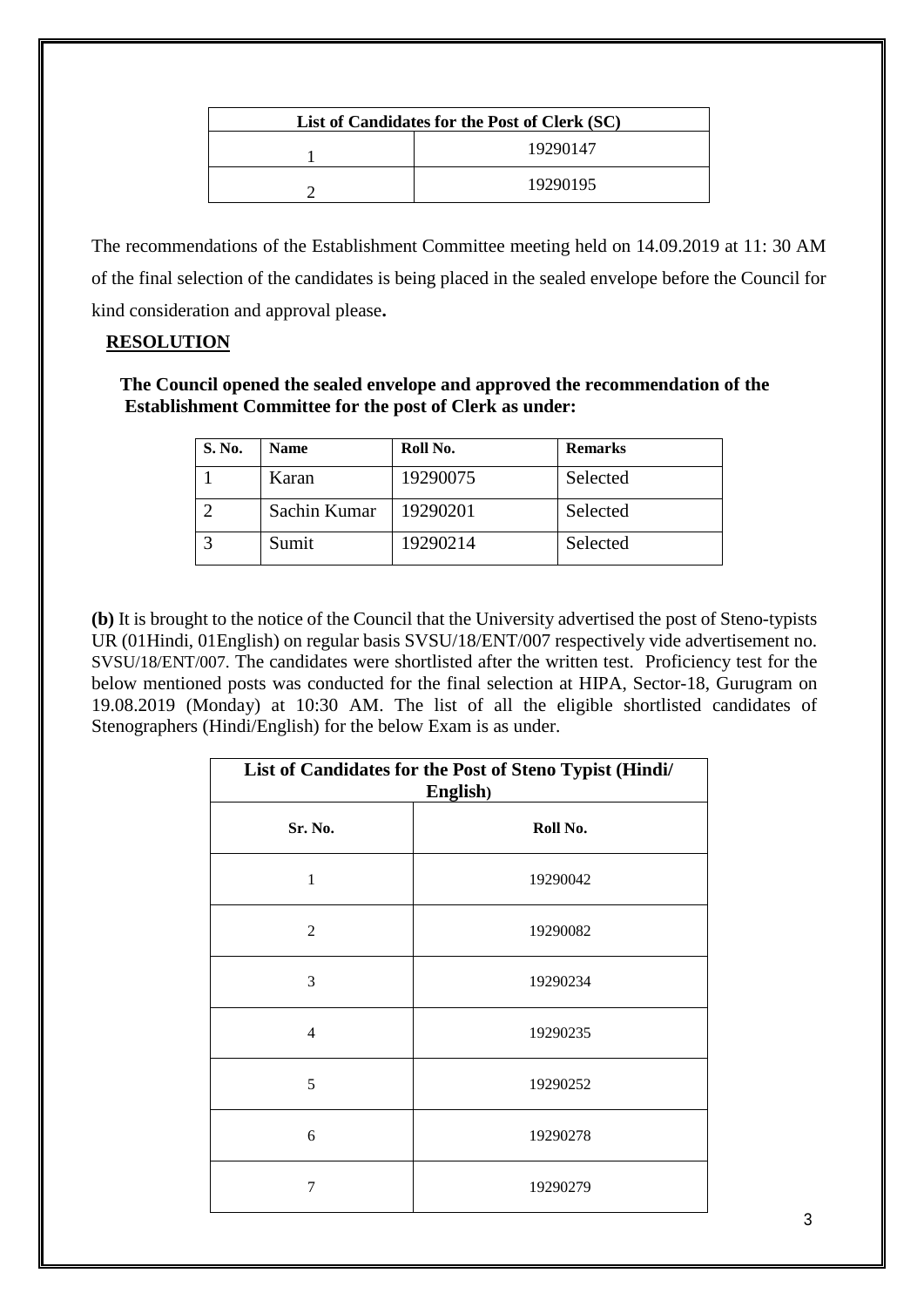The result vide letter No. SVSU/ 19/Estt./1019 dated 27.08.19 **(Annexure-1)** for the posts of Steno typists (01Hindi, 01English) was declared after the proficiency test and approval from Competent authority. Now the matter is placed before the Council for *Ex-post facto* approval.

## **RESOLUTION**

 **The Council opened the sealed envelope and approved the recommendation of the Establishment Committee for the post of Steno-Typist as under:**

| <b>S. No.</b> | <b>Name</b>   | Roll No. | <b>Remarks</b> |
|---------------|---------------|----------|----------------|
|               | Brijesh Kumar | 19290234 | Selected       |
|               | Pinky         | 19290235 | Waiting        |

(c) It is brought to the notice of the Council that the University advertised the post of Driver **(**01 UR) on regular basis SVSU/18/ENT/007. The candidates were shortlisted after the written test. The Proficiency test (Driving Test) for the below-mentioned post was conducted for the final selection at Haryana Roadways Workshop, Depot District-Palwal-121102 on 23.08.2019 (Friday) at 10:00 AM. The list of all the eligible shortlisted candidates for the post of **Driver** is as under.

| S.No. | Roll No. |
|-------|----------|
|       | 19070031 |
|       | 19070040 |
| っ     | 19070044 |
|       | 19070050 |

The result vide letter No. SVSU/ 19/Estt./1019 dated 27.08.19 **(Annexure-1)** for the posts of driver was declared after the proficiency test and approval from competent authority. Now the matter is placed before the Council for *Ex-post facto* approval.

## **RESOLUTION**

 **The Council opened the sealed envelope and approved the recommendation of the Establishment Committee for the post of Driver as under:**

| <b>S. No.</b> | <b>Name</b> | Roll No. | <b>Remarks</b> |
|---------------|-------------|----------|----------------|
|               | Ravi Kumar  | 19070040 | Selected       |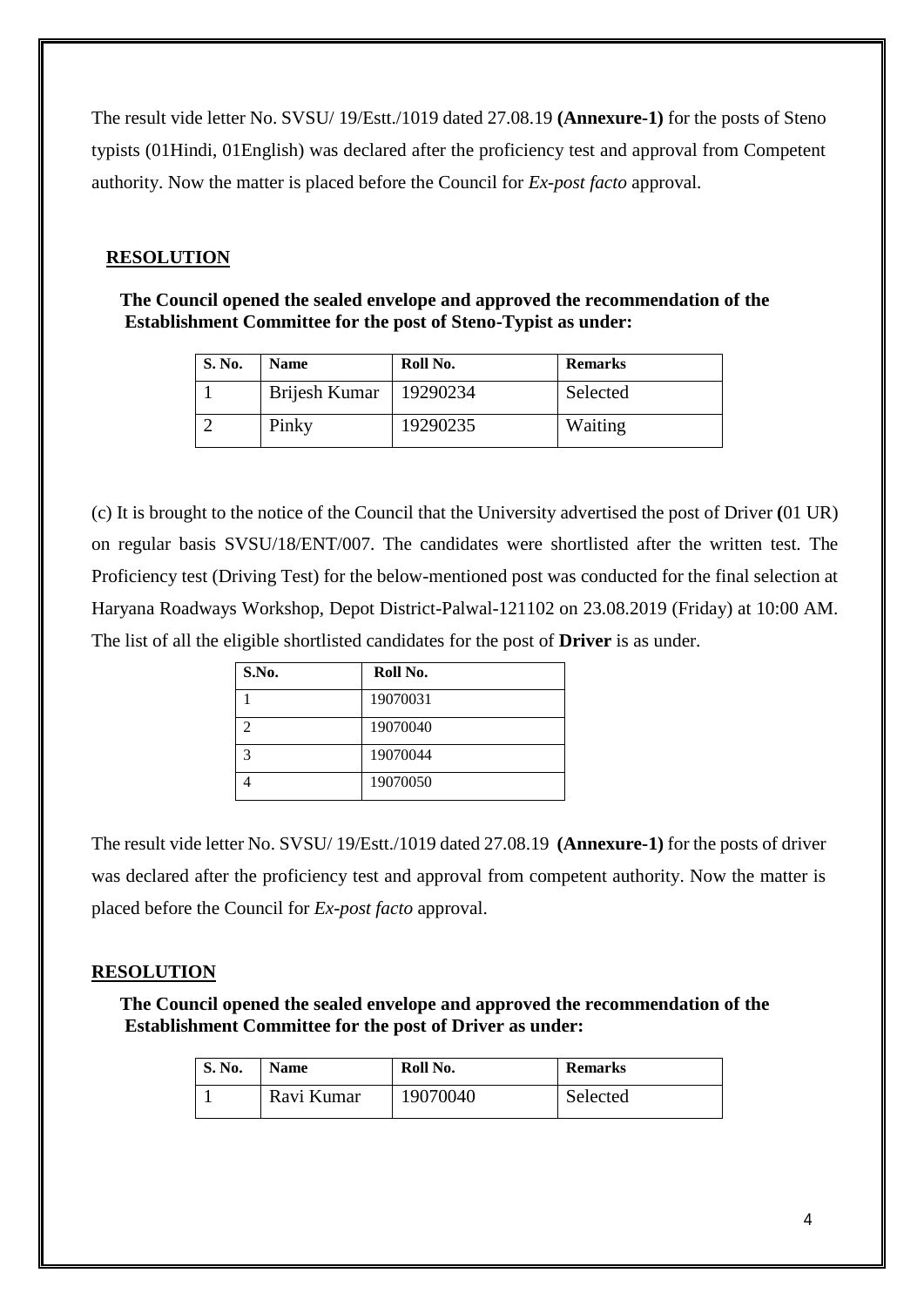## **EC/12/02: To Consider and Approve the corrigendum of the result declaration for the post of Skill Instructor (Automotive Studies and Robotics) vide Advt. No. SVSU/18/ENT/007**

It is brought to the Council that the University advertised Skill Instructor (Automotive Studies/Robotics) 4 posts (3 UR, 1 SC) along with other non-academic positions on regular basis under Advt. No. SVSU/18/ENT/007. On the recommendation of Establishment Committee in its meeting held on 01/03/2019 and with the approval of the Executive Council Vide Resolution no. EC/ 08/ 02 in its meeting held on 03/03/2019 at 05:00 PM, the result for the various nonacademic positions of Group C & D vide Ref. No. SVSU/19/Estt./136 dated 07/03/2019 was displayed on website for Skill Instructor (Automotive Studies & Robotics ).

*A committee of the following members was constituted to evaluate the selection for the post of Skill Instructor (Automotive Studies/Robotics) and to resolve the issue within 7days of confirmation of the 11th EC minutes:*

- *1. Dr. R.S. Rathore, Dean (Academics), SVSU, Gurugram.*
- *2. Sh. Shiv Dutt Sharma, Assistant O/o Treasure Officer, Palwal.*
- *3. Sh. Shambhu Ram, Assistant Director, Industries Haryana.*
- *4. Sh. Gajender Singh, Principal, GITI, Faridabad.*

The recommendation of Committee has already been circulated to EC members vide letter No. SVSU/EC/19/ Estt./1031-35 dated 03.09.2019 through email **(Annexure-2).** The result for the posts of Skill Instructor (Automotive Studies/ Robotics) has been declared vide letter No. (Annexure-) after the approval from competent authority. Now the matter is placed before the Council to for information.

#### **RESOLUTION**

#### **The Council has noted the same.**

## **EC/12/03: To Consider and approve the selection of the candidate from the merit list for the post of Assistant vide Advt. No. SVSU/18/ENT/007**

It is brought to the Council that the University advertised Assistant (04 UR, 01SC) posts of on regular basis under Advt. No. SVSU/18/ENT/007. On the recommendation of Establishment Committee in its meeting held on 01.03.2019 and with the approval of the Executive Council Vide Resolution no. EC/ 08/ 02 in its meeting held on 03/03/19 at 05:00 PM, The result of the Assistant along with the various Non-Academic positions for Group C & D vide Ref. No.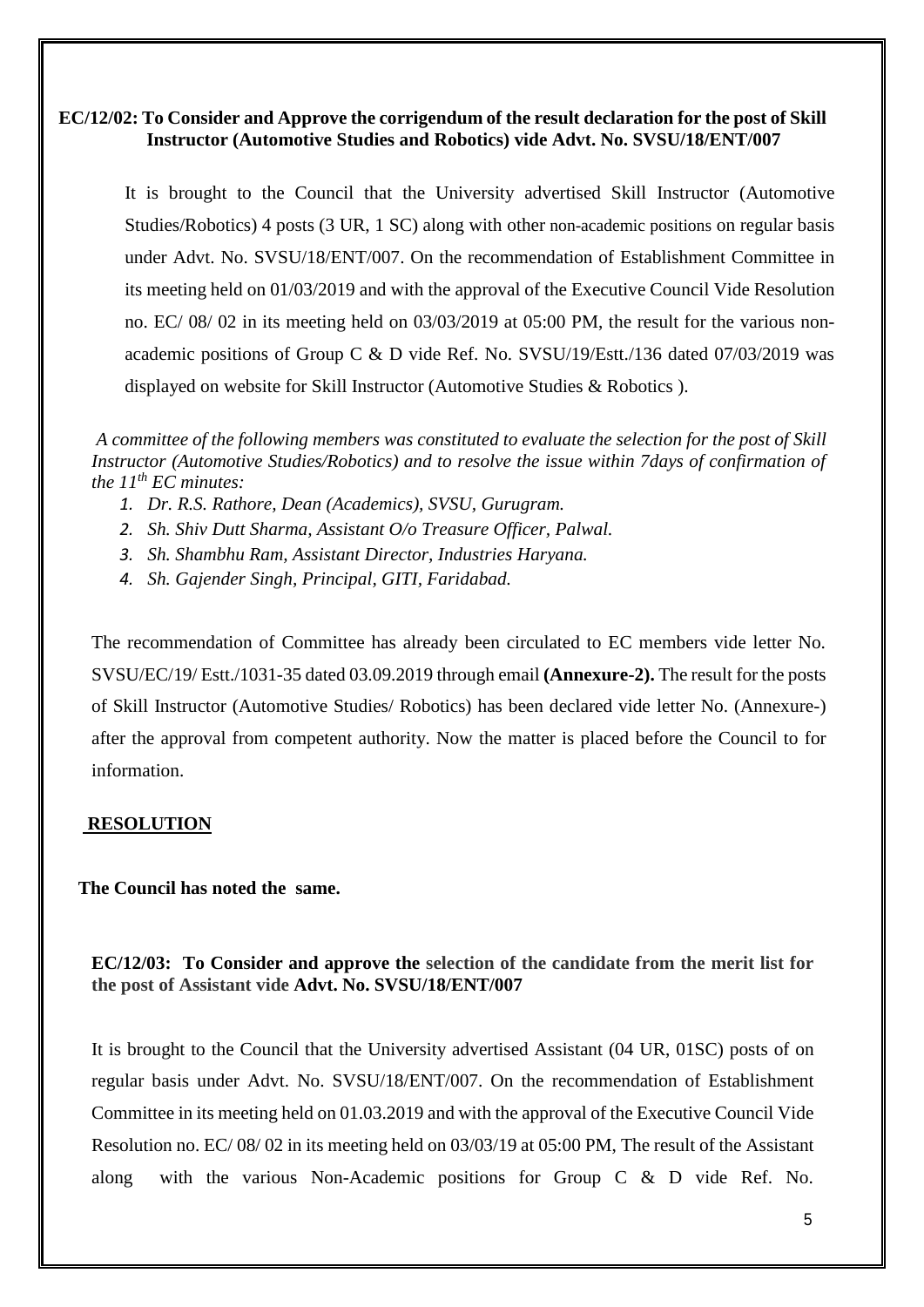SVSU/19/Estt./136 dated 07/03/2019. The offer letters were issued to all the selected candidates. One of the candidates Sh. Rajdeep Singh (UR) (R.No. 19010060) has given refusal through email dated 12.09.2019 to join the University after taking the extension of two months **(Annexure-3).** As per the approval of the Executive council meeting held on 03.03.2019 vide resolution no. EC/08/02 that in case of any post vacant due to any reason the candidate in the next in merit will be offered the post. The next candidate from merit as per the Establishment committee meeting held on 14.09.2019 at 11:30 AM is placed before Council for approval please.

#### **RESOLUTION**

 **As there is no interview and proficiency test for the post of Assistant. The Executive Council recommended that in case of any post vacant due to any reason the candidate in the next in merit will be offered the post. The Council has approved the recommendation of the Establishment Committee for the post of Assistant in the next in merit ( Waiting list) as under:**

| S. No. | <b>Name</b>          | Roll No.      | <b>Remarks</b> |
|--------|----------------------|---------------|----------------|
|        | <b>Shakeel Ahmed</b> | 19010034 (UR) | Waiting-1      |
|        | Rajesh Kumar         | 19010018(UR)  | Waiting-2      |
| 3      | Sandeep Panchal      | 19010042(UR)  | Waiting-3      |
|        | Devender Kumar       | 19010026(SC)  | Waiting-1      |

## **EC/12/04: To Consider and approve the Extension of Contractual appointments with fresh contract**

It is brought to the notice of the Council that as per the recommendation of the screening and selection committee the following candidates declared appointed for six months on contractual assignment under advt. no. HVSU/Estt./17/002 and HVSU/Estt./17/003 respectively. Three consecutive extensions were given to the following officials. As no regular recruitments are made so far, hence the services of these officials are still required. Therefore, extension in Contractual appointments of the following officials, from the dates as mentioned against each, for further period of 6 Months was required. The extensions with fresh contract have been made by the approval of competent authority for further period of 6 Months or till the regular appointment is made whichever is earlier .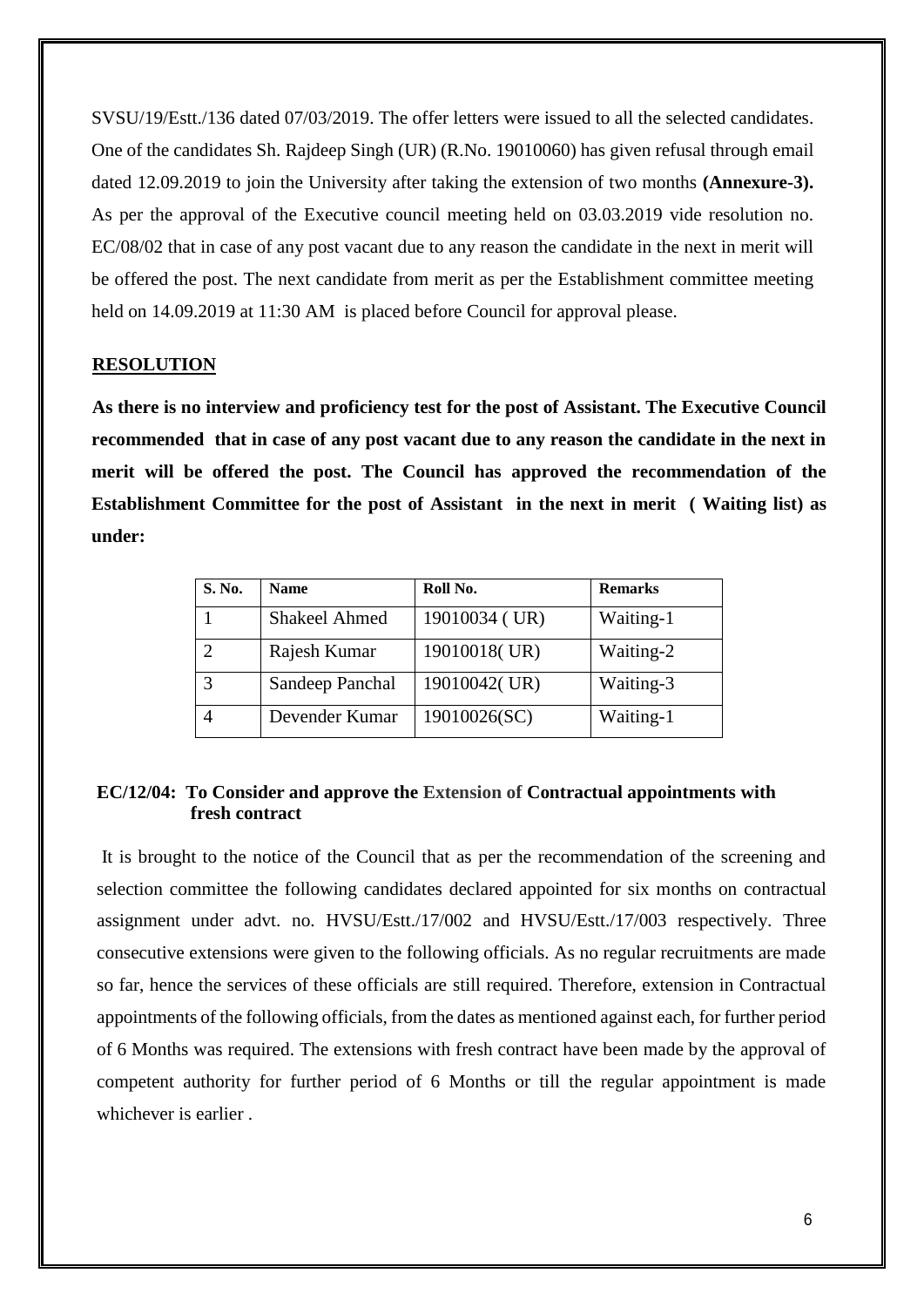| No.              | me of the Employee     | signation                                        | Date of Expiry of<br>present term | Date of<br><b>Extension</b> |
|------------------|------------------------|--------------------------------------------------|-----------------------------------|-----------------------------|
| 1.               | Jayant Sharma          | Superintendent                                   | 16.07.2019                        | 17.07.2019                  |
| 2.               | Anil Kumar             | Assistant                                        | 05.07.2019                        | 06.07.2019                  |
| 3.               | Ms. Shikha Gupta       | <b>Assistant Registrar</b>                       | 17.08.2019                        | 18.08.2019                  |
| $\overline{4}$ . | Mr. Anil Aggarwal      | <b>Assistant Professor</b><br>(Mechanical Engg.) | 17.08.2019                        | 18.08.2019                  |
| 5.               | Mr. Vaibhav<br>Raghay  | Assistant<br>Professor (Mechanic<br>al Engg.)    | 30.08.2019                        | 1.09.2019                   |
| 6.               | Ms. Samridhi<br>Mangla | <b>Assistant Professor</b><br>(CSE)              | 20.08.2019                        | 21.08.2019                  |
| 7.               | Mr.Rahul Malik         | Trainer                                          | 17.08.2019                        | 18.08.2019                  |

 The matter is placed before the Council for consideration for *Ex-post facto* approval please.

#### **RESOLUTION**

**The Council has considered and approved the same. Further it was resolved that the Executive Council delegated the power to Vice Chancellor for further extensions and needful compliances to be follow.** 

#### **Supplementary Agenda**

**EC/12/05: To consider and approve the proposal of Nomination of delegation for Skills Mission to Germany and Switzerland from 6-13 October 2019 and payment of participation fee to CII** 

It is brought to the notice of the Council that Skill India is a national mission initiated by the Government of India with the objective to rapidly implement and scale up skill development efforts across India. The target is to provide the institutional capacity to train a minimum of 300 million skilled people by the year 2022.

To help industry understand the contours of this transformation and showcase world class manufacturing practices from the leaders in this field, CII is organizing a Learning Mission on Skilling and Best Manufacturing Practices to Germany and Switzerland from 6-13 October 2019**.** 

The objective of the visit is to enhance learn the best practices in Skilling Landscape in Germany and Switzerland for the Indian Industry and Institutions. Participants will be benefited by the interaction with visiting companies, shop floor visits and learning centers to understand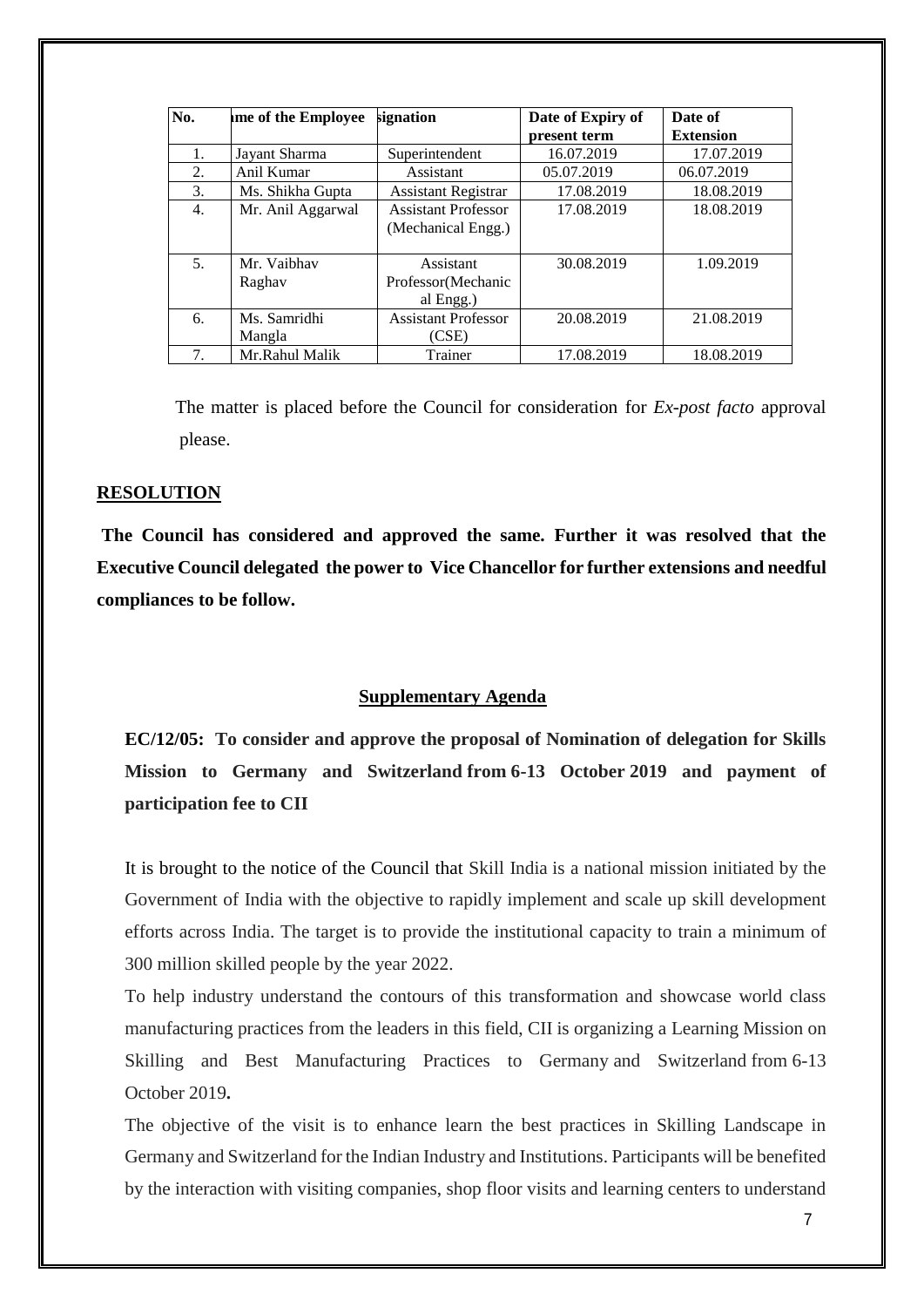latest techniques and advancements in the manufacturing and service sector and provide a platform to share real time experiences.

CII has requested Vice Chancellor, SVSU to lead this delegation and also nominate few members in this delegation. The visit is planned for industries, training centres, Educational Organizations including several discussion forums which will give exposer to new technology and being used in industries and understanding of dual education model of Germany.

EC may consider and approve the proposal of CII to lead the delegation by Sh Raj Nehru, Vice Chancellor, SVSU and nominate Prof Rishi Pal, Professor Pedagogy and Dr Mani Kanwar Singh, Asst. Professor – Mechanical in the delegation. Approval may also be accorded to incur expenditure of Rs  $2.90 + GST$  per participant for the visit.

#### **RESOLUTION**

 **The Council has considered and approved the same.**

## **EC/12/06: To consider and approve the proposal of shifting of Temple from campus land Dudhola to village Panchayat land**

It is brought to the notice of the Council that the Gram Panchayat, Village Dudhola, Palwal (GP) has leased out land to Government of Haryana, it has got a small temple along with pujari residence inside the campus premises which is near to VC residence. Gram Panchayat has agreed to shift the temple outside the campus in the place identified by GP. Also, the matter was brought to the notice of 1<sup>st</sup> E.C. that G.P. has requested to shift the temple. The GP has requested the University to bear the cost of construction of the temple at 5 acres' land identified by GP for temple, as the 82 Acre of the land has been given by GP at almost no cost. The temple is to be shifted and in return University has to construct a temple for the GP. In the 5th Building Works Committee held on 14th June 2019 Rs. 50 lakhs was approved.

A meeting with GP was held to show the design of the temple and to get concurrence of the same. In the meeting, GP suggested modifications. Accordingly, PMC prepared the estimate amounting to Rs. 1.25 crore which has been re-framed based on the inputs provided by GP. The BWC meeting held on 06.09.19 approved Rs. 1.25 Cr. for construction of temple.

The matter is placed before the Council for consideration for approval please.